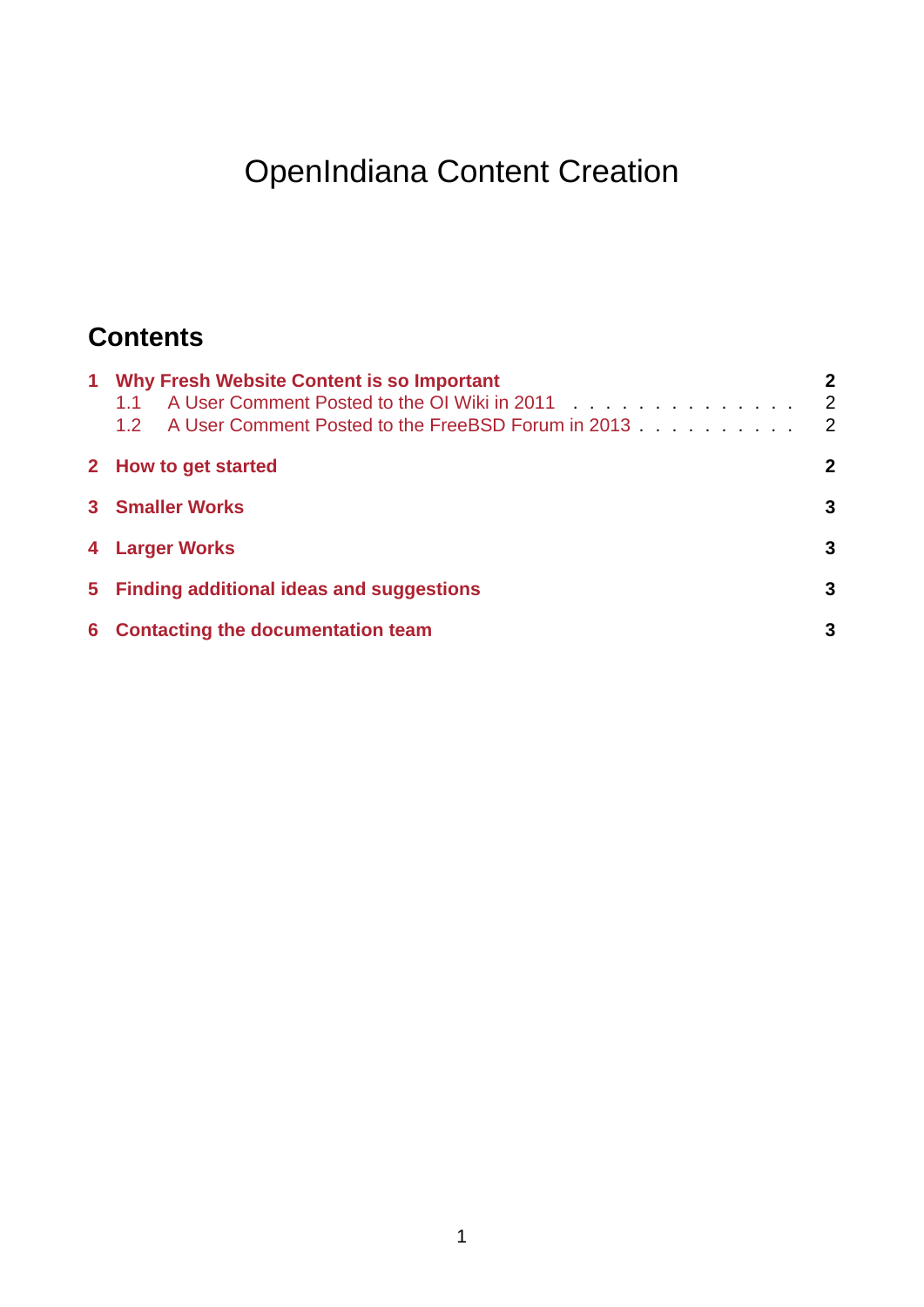#### **NOTE:**

# **1 Why Fresh Website Content is so Important**

<span id="page-1-0"></span>Good docs and a steady stream of fresh website content inspires confidence in the project. These things show the project is alive and thriving. Here are a couple of end user quotes which serve as a reminder.

#### **1.1 A User Comment Posted to the OI Wiki in 2011**

<span id="page-1-1"></span>Documentation such as a manual is essential in not just learning from, it tells everyone where the product is in the scheme of things. Referring to Oracle for documentation relating to OI just makes one have less confidence with OI itself. Look at the FreeBSD site documentation levels are really good and gives people confidence to try FreeBSD and its derivatives.

#### **1.2 A User Comment Posted to the FreeBSD Forum in 2013**

<span id="page-1-2"></span>FreeBSD has been around almost as long as Unix itself existed (not entirely true, but you get the idea) and same can be said for Solaris as it was. Yet the OpenSolaris group basically still has to prove themselves. For all I know (from a commercial point of view) they could be gone next month. That makes it a liability, especially in comparison to Sun being out of the picture and the love/hate relationship with Oracle.

The goal of this page is to inspire you to contribute to the OpenIndiana Project by assisting with content creation.

- Contributing doesn't mean you need to get involved in anything major.
- Start small and only later consider taking on something larger.
- Your contribution does not have to be confined to the OpenIndiana Docs website.
- Any and all contributions which help further the development and promotion of OpenIndiana are welcome.

## **2 How to get started**

- <span id="page-1-3"></span>1. Begin by reading the Getting Started page.
- 2. Then have a look at the Contributor Style Guide.
- 3. As needed, reference the Markdown Syntax Guide to help you along the way.

When you are ready to be[gin contributing,](./getting-started.md) pick a doc and then:

- Add additional sectional [pl](./style.md)[aceholders.](./markdown.md)
- Add in some TODO's.
- Add some reference materials.
- Author a single section.
- Review for technical accuracy.